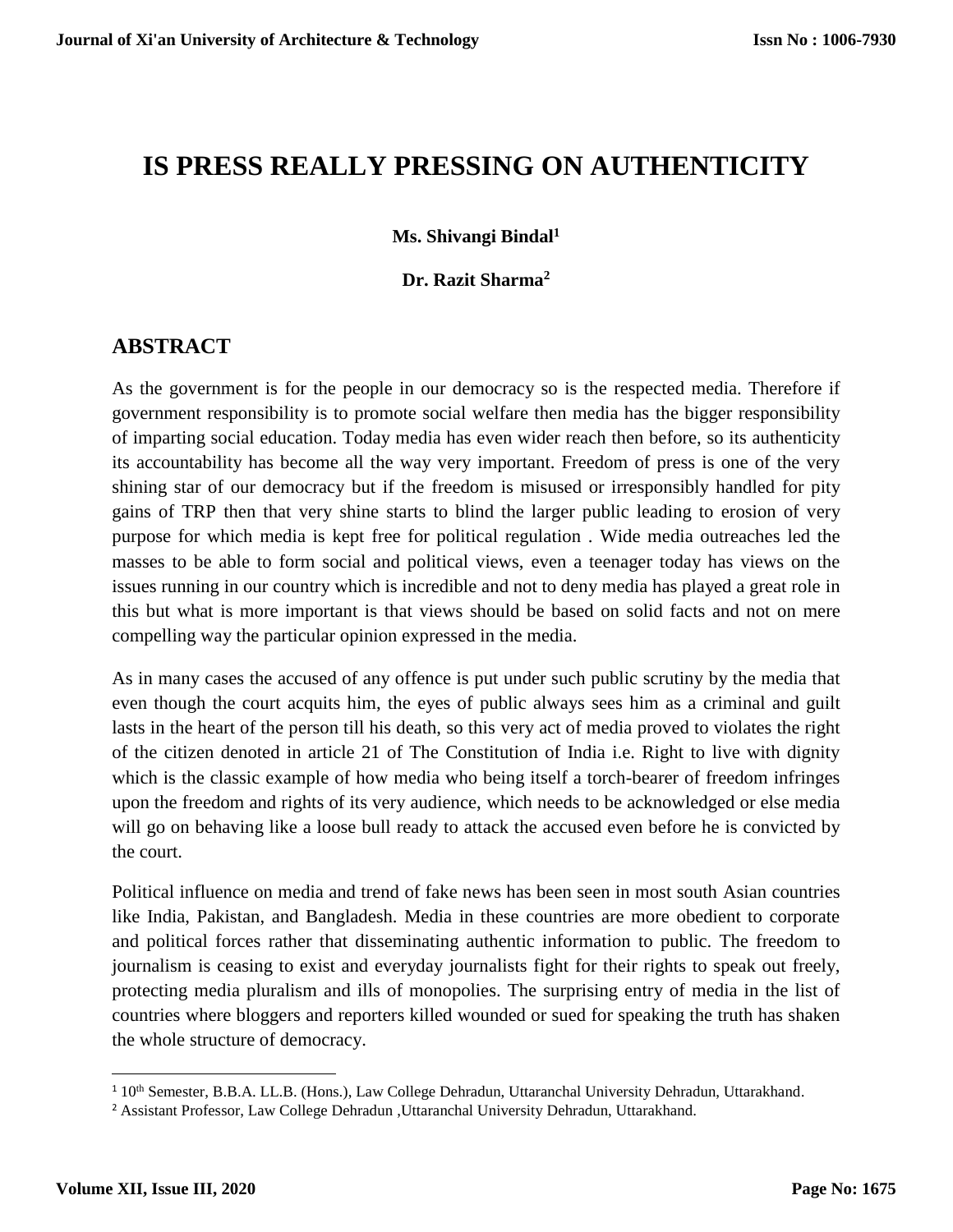For making the fourth pillar strong enough the India's regulatory body, Telecom Regulatory Authority of India (TRAI) report recommended legislation to empower journalists for free and fair expression. As it is right said by Oswald Mosley "Newspaper are not made any longer by news and journalism. They are made by sheer weight of money expressed in free gift schemes. They serve not the interest of many, but the vested interest of the few."

**Keywords**: Free press, Democracy, Forth pillar, Politics, Fundamental right, Authenticity.

### **INTRODUCTION**

Citizens in our country are provided with miscellaneous freedoms and rights such as right to elect their representatives through votes, freedom to hold opinions , express their views openly, criticizes the wrong doers in our government, freedom of equality, freedom to have constitutional remedies ,freedom to propagate religion ,and the most importantly freedom of press. Press or Media is considered as the source of knowledge and medium to provide information to the public as citizens has the right to receive information on various socio political , economical matters but this freedom of press in today's era is viciously used as the recent trend of paid news deceives its viewers and violates their right to have correct information and their ability to form opinions. Nowadays media has a place in our everyday routine. Media is regarded as instrument of expression. It has the ability to mould the opinions of the citizens as we are shown what they reflect. Media has the potential to diversify the views of society by misleading them as the motive of media has been shifted from providing information to earning profits<sup>3</sup>. Today media is politically biased as it is fully dominated by the government as its latest example we can see in Modi government the whole focus of media is upon the political issues and favors that political party who owns them. The newspaper circulated in Uttarakhand region such as Dainik jagran or Amar ujala are very much fond of Modi government and just focus on showing the good face of the government in power but the newspaper circulated in south region are congress supporter and true haters of Modi government and busy in showing the failures of Modi government. They must show the authentic and correct news and let the public to form their own opinion<sup>4</sup>.

Personal gains of media have become great barrage to the free flow of true information. Ethical supremacy as expected from the media in a democratic nation is like finding an oasis in a desert, which sadly is the most terrifying thing especially during the times when India is on path to emerge as a world superpower.

<sup>3</sup>Available at https://www.lawctopus.com/academike/media-trials-india/

<sup>4</sup>Available at "MEDIA LAW AND ETHICS"2009 -M. NEELAMALAR"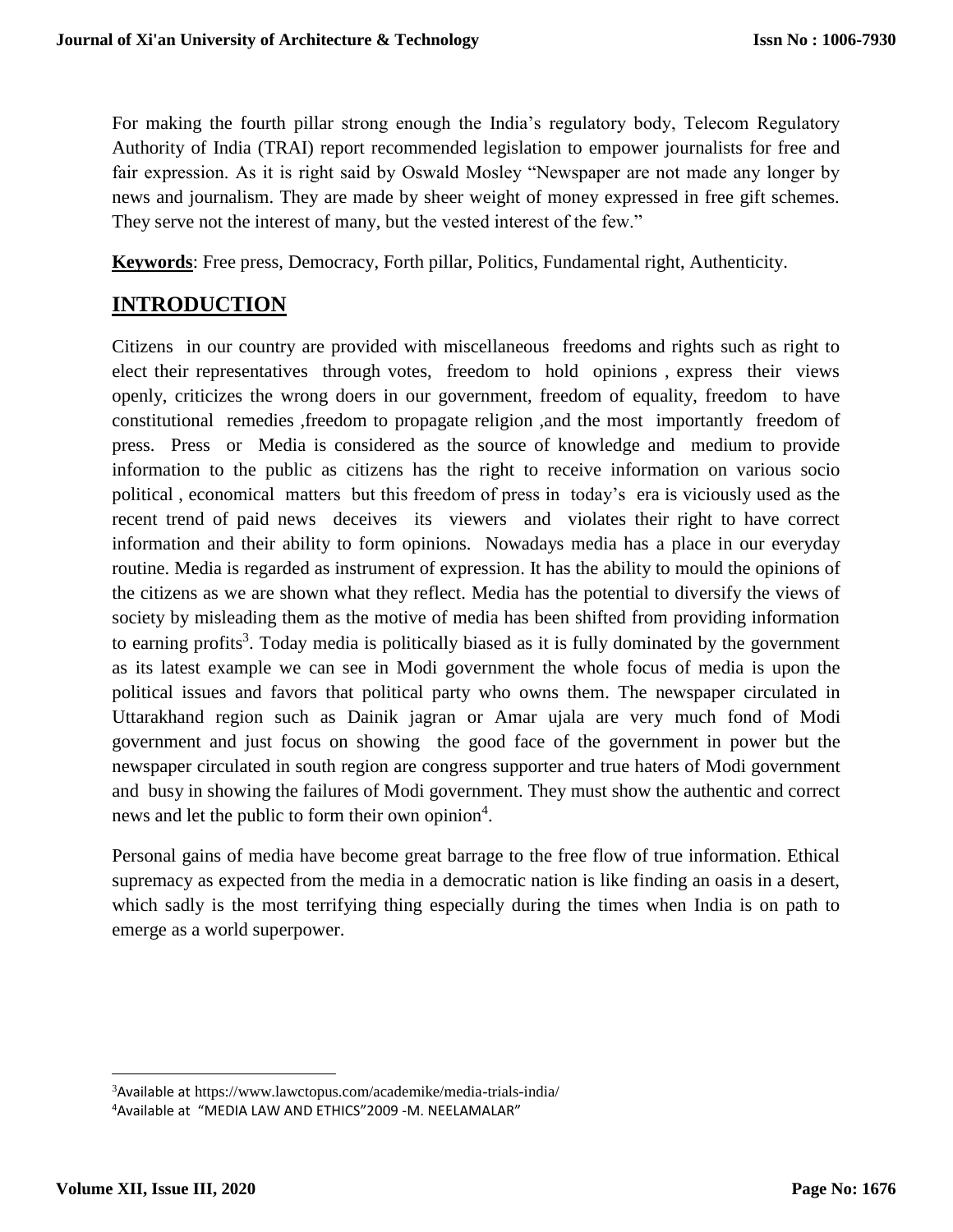### **CONSTITUTIONAL VALIDITY OF FREEDOM OF PRESS**

The democracy of India guarantees its citizen various fundamental rights for their expansion and evolvement. Freedom of speech and expression under article 19(1)(a) is the mainstay of Indian democracy and inherited several other rights such as right to receive information, right to have secrecy, right to communicate, right to dissent from policies of government and many more. Communication is most pertinent and most vital freedom of citizens. One can express when there is unrestricted communication. Freedom of speech and expression is provided to citizens only and as the press is constituted of citizens so it takes the advantage of this freedom<sup>5</sup>. Article 19 of universal declaration of human rights (UDHR), 1948 and article 19 of the International covenants on civil and political rights (ICCPR), 1976 also incorporates right to freedom of speech and expression. The UDHR states that "everyone shall have the right to freedom of expression" which includes right to hold opinion without interference. According to ICCPR these rights must be subject to reasonable restrictions whenever necessary. The Preamble of Indian constitution states that the citizens have the liberty of thought, expression, belief, faith and worship. Right of free press is impliedly given under liberty of thought and expression.

Freedom of press is not expressly given under The Constitution of India. It comes under the scope of freedom of speech and expression given under article 19 (1)(a) of part 3. According to Dr. Babasaheb Ambedkar, the chairman of drafting committee is that there is no need to make a separate article for the right to freedom of press as the Indian constitution is influenced by the U.S. Constitution and First amendment of U.S. Constitution provides "freedom of speech and of press". Article 19(1)(a) enshrines the freedom of press also. The freedom of press is regarded as a "species of which freedom of expression is a genus"<sup>6</sup>.

The primary function of free press is creating the  $4<sup>th</sup>$  institution outside the government official branches i.e. the executive, legislature and judiciary and its purpose to keep on check on the above three.

Article 19 does not only provides rights to citizen and press but it also provides right to state under clause 2 of article 19 to put reasonable restrictions upon the freedom of citizens for securing, sovereignty and integrity of India, security of state, friendly relations with foreign state, public order, decency or morality, contempt of court and incitement to an offence.<sup>7</sup>The freedom guarantee to press is not absolute and subject to limitation imposed by the state like any other freedom guaranteed in the Constitution.

The Supreme Court in **Papnasan Labour Union v. Madura Coats Ltd AIR 1995 SC 2200** has laid down following principles to check the reasonability of restrictions

 $\overline{a}$ 

<sup>5</sup>Available at https://www.lawctopus.com/academike/freedom-of-speech-and-expression/

<sup>6</sup> Available at https://www.forwardpress.in/2015/12/ambedkar-the-media-to-empower-not-to-hero-worship/ <sup>7</sup>Available at http://www.legalserviceindia.com/legal/article-572-constitution-of-india-freedom-of-speech-andexpression.html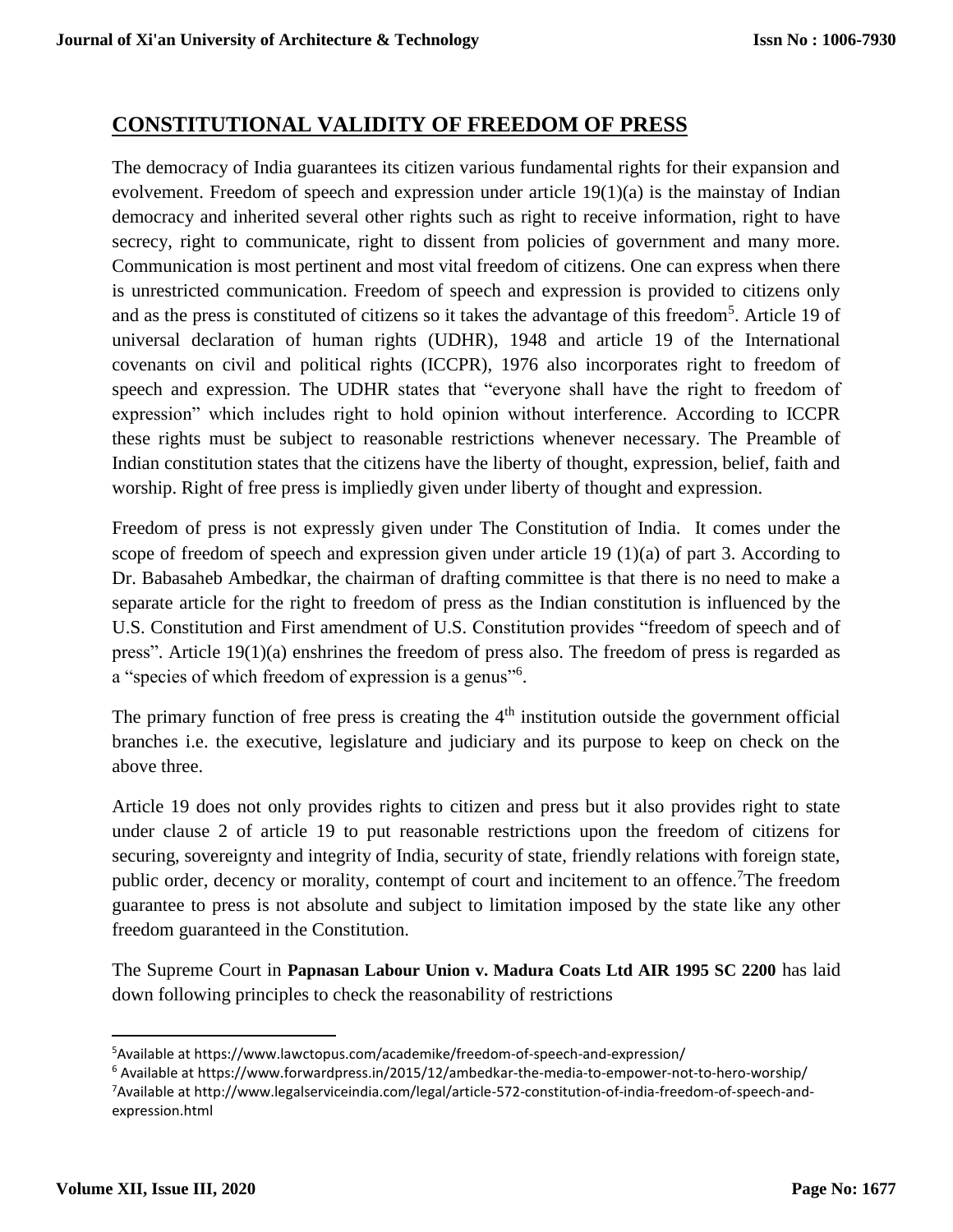- (i) The restrictions must not be arbitrary and should not be excessive.
- (ii) There must be a proximate nexus between the restrictions imposed and object sought to be achieved.
- (iii) The court must take liberal interpretation in imposing restrictions.
- (iv) The restrictions imposed under this article must be in conformity with the article 14 i.e. freedom of equality. It means the restrictions should not be discriminatory.
- (v) Before imposing the restrictions court must examined the intention of the statute and issues of society.
- (vi) The court while imposing restrictions should consider the Directive principles of state policy.

#### **Important judgments on freedom of press by supreme court:**

In **Romesh Thapar v. State of Madras the** Supreme Court observed that, for the proper functioning of government it is essential to give freedom of speech and of press because it is the core of all democratic organization, moreover it stated that no public education is possible without free political discussion. In this case, "cross road" journal which is printed and published in Mumbai, was not allowed to be circulated and banned by government of madras. But this was considered to be grave violation of the freedom of speech and expression as "what use is publication if it does not have liberty of circulation".

In yet another case, Hon'ble Supreme Court observed in **Union of India v. Association for Democratic Reform** that uninformed citizenry which is created by disinformation, one-sided information, misinformation and non-information makes democracy a farce. Freedom to hold opinion and the right to impart and receive information forms the integral part of Freedom of speech and expression.

In case of **Indian Express Newspapers v. Union of India** Supreme Court stated that in democratic machinery press plays a great lubricant and the courts are required to support the freedom of press and make all laws and actions that violate this freedom to be null and void.

The three very essential elements of freedom of press are:

- (i) Freedom of access to all sources and authentic information.
- (ii) Freedom of publication, and
- (iii)Freedom of circulation.

There are many instances when freedom of press was suppressed by the different legislatures in **Sakal papers v. Union of India AIR 1962 SC 305** the daily newspaper (price and page) order, 1960 fixed the size and number of pages which a newspaper could publish does not upheld the freedom of press also does not qualify for reasonable restrictions under article 19(2) of The Constitution of India. In **Bennett Coleman and company v. Union of India AIR 1973 SC 106**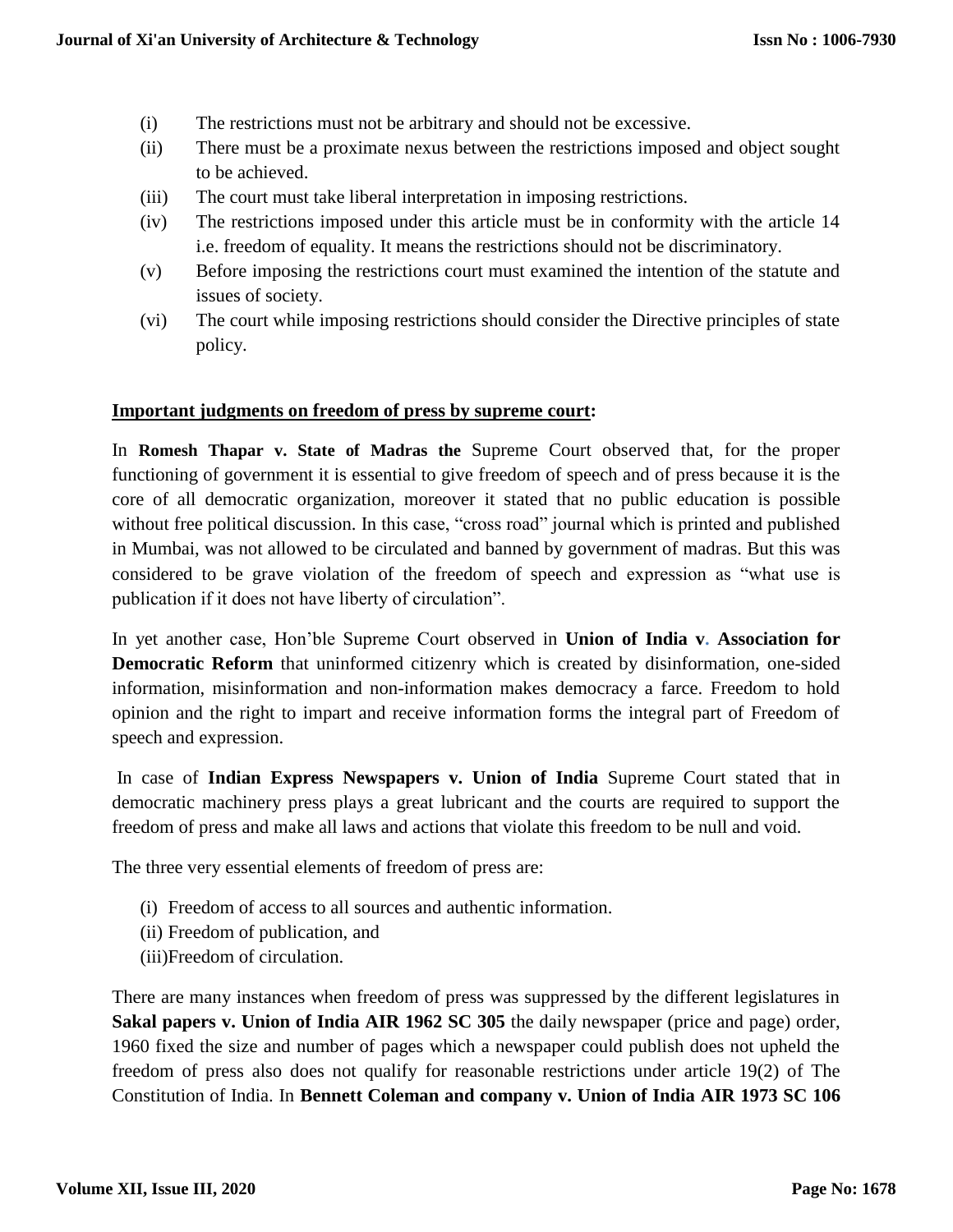the court struck down the newsprint control order, which fixed the maximum number of pages. The court stating it against article 19(1) and not to be reasonable restriction under article 19(2). Even though the government pitched it as the ground for helping small newspaper to grow, the court was adamant in declaring it as null and void. In **Brij Bhushan v. State of Delhi AIR 1950 SC 129** the court struck down the pre censorship on an English weekly of Delhi, which compelled the editor and publisher, to submit all the matters and news and views about Pakistan, including photographs and cartoons, is for scrutiny, in duplicate before the publication, stating it as violative of liberty of press<sup>8</sup>.

### **THREATS TO JOURNALIST**

The term 'free press' is becoming opaque by every passing day because of suppressing freedom of speech and expression by the government through unnecessary arrests by police, raids, murder, harassment journalists in the name defamation . Over the past five years the freedom of press has deteriorated and experienced harsh political influence. The book writer Rana Ayyub who criticizes the chief minister of Gujarat Narendra Modi at that time for Gujarat riots 2002 and anti Muslim violence facing harassment by Hindu nationalists. According to United Nations the life of Muslim journalist in particular is at serious threat<sup>9</sup>.

India marked as fifth on the list of countries that are unsafe for journalists after acknowledging various incidents such as in Uttar Pradesh the freelance journalist was arrested by police because of uploading the video of a woman claiming to be lover of Uttar Pradesh Chief Minister Yogi Adityanath. Later she was released by Supreme Court. Six journalists were killed across the country in 2018. One of those was Gauri Lankesh who was shot dead in her driveway in September 2017 because of supporting the left wing<sup>10</sup>. In Kashmir a leading newspaper journalist and editor was shot dead in 2018 who was a BBC contributor. Various broadcasting channels have now picked a 'side' and favor the political party through which they get funded. The most famous example we can see in 2020 is the anchor of Times Now 24 hours news channel Arnab Goswami who is a true supporter of BJP gets tremendous favorism from the leading political party. On the other hand, the channel NDTV which relies a fact based reporting faces various police raids in 2017.

The threat to journalism and free press has been increased since the BJP came into power from 2014. The range of threats widened to murder, kidnapping, harassment, torture to make their voices oppressed. This hamper of freedom of free press would also hamper the fundamental rights of the citizens to receive information and form opinion to express as the free press is the best interpreter of the government representative's performances and their policies for the people of India.

 $\overline{\phantom{a}}$ 

<sup>8</sup>Available at "Constitutional law of India"– J.N. Pandey

<sup>9</sup> Available at https://www.aljazeera.com/indepth/features/perils-journalist-modis-india-180614103115577.html

<sup>10</sup> Available at https://www.nytimes.com/2019/03/14/magazine/gauri-lankesh-murder-journalist.html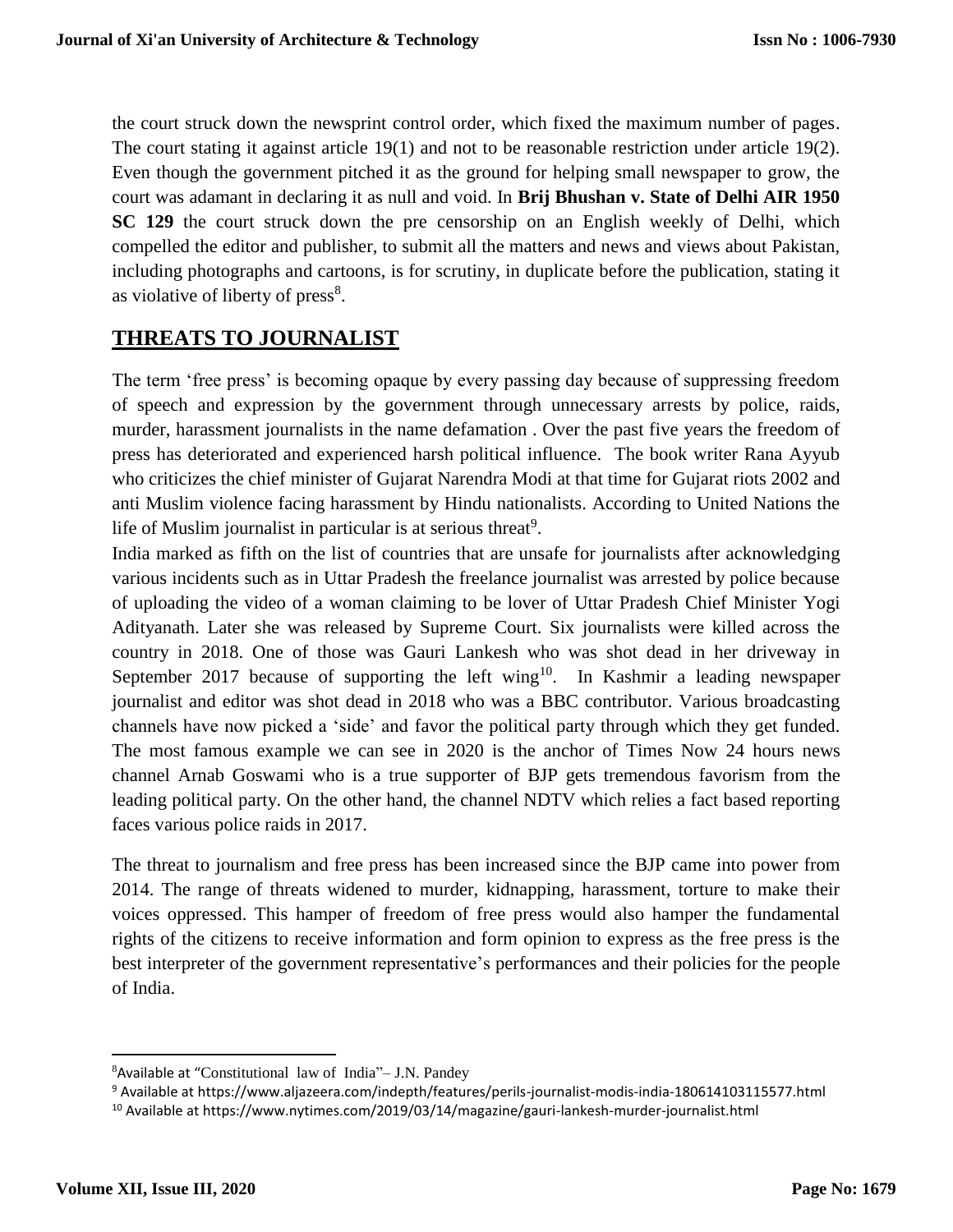### **TRIAL BY COURTS JUDGEMENT BY MEDIA**

Due to increasing competitive market and commercial interest, media often spiced up news to make it more attractive to the viewers which would result in violation of right to have privacy of the person who are the subject of such coverage. Judiciary has accommodated with the authority and responsibility to provide justice and decide the case on merits. Interference of media in trial and prejudice the decision of the court is termed as media trial. Through media trial people led to make a preconceived notion for a person regardless of the verdict of the court. Media nowadays has a wide coverage across the country and has the potential to convince the public through various tactics and influence them to follow the opinion which media reflects.<sup>11</sup>

In 20<sup>th</sup> century this issue is first raised by the celebrity Roscoe 'Fatty' Arbuckle who was acquitted by the court but lost his job and reputation because of widespread hatred among people due to media trial. After that there are many cases in which media act as a 'sole judge' to decide the innocence or guilt of the person. Every person has a right to have a fair trial which means unbiased and speedy trial by courts and courts decision must be based on true facts but this right is ruthlessly violated by the media and resulted in a tug of war between the verdict of court and judgment by media on the minds of the people.

In Arushi Talwar case the media became the judge and make the parents guilty without relying on true facts. Media jeopardize the functioning of judiciary as no matter what the decision of the court the people framed the picture of the accused. Though CBI later declared that the father was not the accused. In Sheena Bohra murder case the personal life of accused Indrani Mukherjee has been impaled by the excruciating eyes of media which has nothing to do with the trial. There are many high profile cases such as Priyadarshini Mattu case, Nitish katara murder case, Jessica Lal case and Bilal Joshi case in which media hampers the justice system $^{12}$ .

Supreme court of India observed right to privacy as a fundamental right under article 21 in the case of justice K S Puttaswamy(retd) v. Union of India 2017 media with its excessive facts relieving news especially in case of rape victims tends to violate their right of privacy.

The chief justice of India Justice Khehar in 2017 expressed his concern related to impact of media trial over the personal life of the accused. He proposed various guidelines regarding the extent of information can policemen tell the media during trial. If in case accused faces excessive media trial he would be free to ask the trial court to delay the order. Whether the accused can be questioned before cameras and whether their identities can be disclosed or not. As person's reputation is very important to live with dignity and should not be the subject matter of media coverage.

<sup>11</sup>Available at https://blog.ipleaders.in/constitutionality-media-trials/

<sup>&</sup>lt;sup>12</sup> Available at Trials of Truth: India's Landmark Criminal Cases- Pinky Anand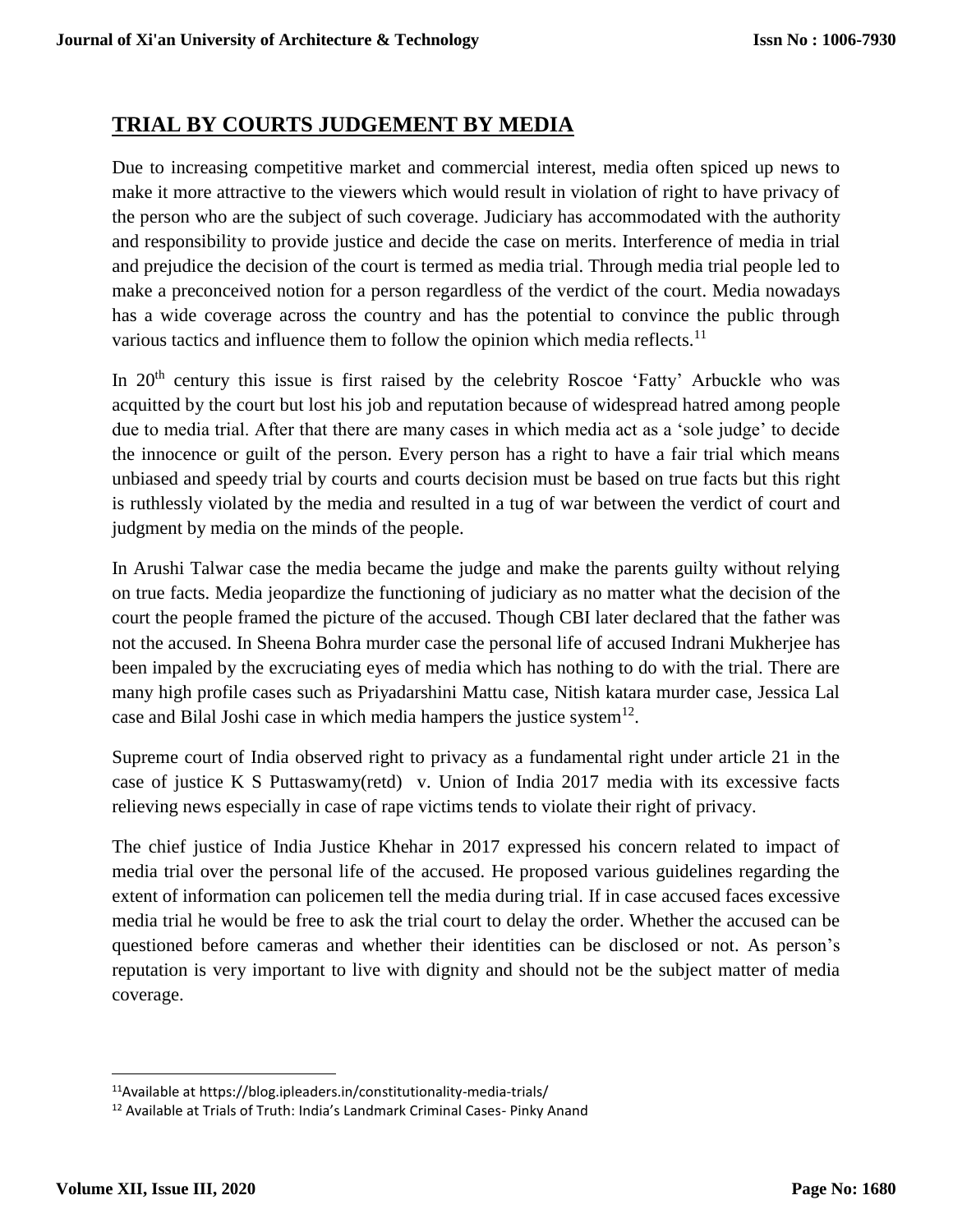In **R. Rajagopal v. State of Tamil Nadu** the Supreme Court of India has held that press has all the right to debate on public figures but they does have the right to showcase their private life in public. They have to maintain the difference between the responsible reporting and indulging in defamation.

Therefore Supreme Court in various judgments clearly expressed that the freedom of press is like freedom of speech and expression to citizens and all the restriction would also be applicable to freedom of press. No special privileges will be granted to press neither more restrictions can be imposed on press which could not be imposed on citizens.

# **MEDIA: A SELF REGULATING BODY**

In India there is no such regulatory body for press and media. It turned out to be a self regulatory body with their own rules and regulations without any absolute liabilities. The Press Council for India act 1978 is a statutory body for regulating press is more like of guidelines. It does not penalize for professional misconduct by an editor or journalist for violation of journalistic ethics and often tends to harm the privacy of citizens. Press Council of India has power to review the functioning of print media such as newspaper, magazines, journals, and other forms of print media. It does not have the power to regulate the electronic media like television, internet media, radio etc.<sup>13</sup>

According to the chairman of Press Council of India Markandey Katju who is a formal judge of Supreme Court has also argued that electronic media should also be included within the scope of Press Council of India as it has the ability to stir the emotions very fast and has the huge impact on the minds of the people. Strict legislation for regulating the conduct of media is the need of the hour<sup>14</sup>.

## **CONCLUSION**

Future of the country depends upon the awareness and literacy level of its people. Without proper guidance and information the people cannot choose what is right and what is wrong most often end up falling prey to commercial media. As rights of media are important so is important the rights of every citizen residing in this country even that person is a criminal. The freedom of press does not give them the power to throw their own judgments on the accused, or exposing their personal lives and making that person a gossip for all nations, it is the clear destruction of rights of every citizen.

Therefore it is important that the main purpose of media be revived which is not entertainment, entertainment is best done by the professionals actors but to provide social, economic and political education to its audience. Media should respect the procedure of court trial and should

<sup>13</sup> Available at http://www.ili.ac.in/pdf/p3\_meera.pdf

<sup>14</sup> Available at https://www.thehindu.com/news/national/media-should-have-selfregulation/article2681987.ece